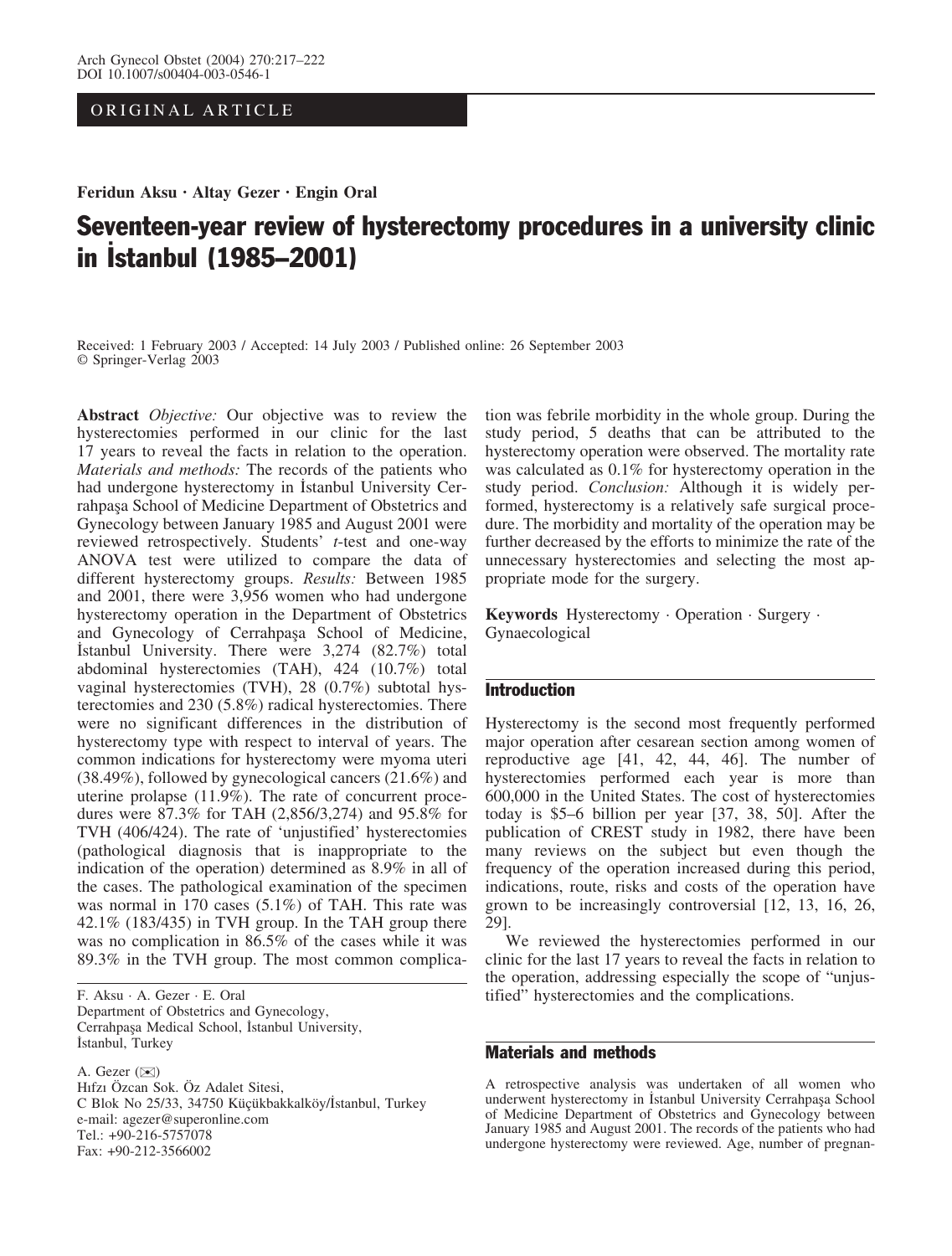cies and births and menopausal status were noted as the demographic data. The type of hysterectomy (abdominal, vaginal, subtotal, radical), the indication of the operation, the pathology of the specimen, the duration of preoperative and postoperative hospital stay (days), the incision type, the concurrent procedures to hysterectomy, the duration of operation (minutes), intra-operative and postoperative complications, antibiotic use, and the duration of antibiotic use (days) were retrieved from the records.

The complications were defined as follows: febrile morbidity was defined as oral temperature of 38°C or higher, on two occasions at least 4 h apart and more than 24 h after surgery. Bleeding was divided into intra-operative and postoperative categories. Intra-operative bleeding was defined as bleeding over 200 cc that is requiring blood transfusion during the operation. Postoperative anemia was accepted as hemoglobin level under 10.0 g or lower that is requiring blood transfusion after the operation. Unintended surgical procedures were any laparotomy, repair of a perforated viscus, or repair of a major blood vessel that was performed intra-operatively or postoperatively during the same hospitalization. Life-threatening events were any intra-operative or postoperative cardiac or respiratory arrest, myocardial infarction, pulmonary infarct or embolus, anaphylactic shock, or disseminated intravascular coagulation. Deaths were accepted as related to hysterectomy when it occurred during the operation or within 42 postoperative days due to a complication leading to death.

The data was analyzed in SPSS 10.0 (SPSS Inc. 1989–1999) program. Students' t-test and one-way ANOVA test were utilized to compare the data of different hysterectomy groups. The value of  $p<0.05$  was considered as statistically significant.

### **Results**

Between 1985 and 2001, there were 3,956 women who had undergone hysterectomy operation in the Department of Obstetrics and Gynecology of Cerrahpasa School of Medicine, Istanbul University. There were 3,274 (82.7%) total abdominal hysterectomies (TAH), 424 (10.7%) total vaginal hysterectomies (TVH), 28 (0.7 %) subtotal hysterectomies and 230 (5.8%) radical hysterectomies. Between 1985 and 1989, 626 hysterectomies were performed, and this rate was increased to 1,294 between 1990 and 1994. The rate of hysterectomies was increased to maximum of 1,639 between 1995 and 1999. There were no significant differences in the distribution of hysterectomy type with respect to interval of years (Table 1).

The common indications for hysterectomy were myoma uteri (38.49%), followed by gynecological cancers  $(21.6\%)$  and uterine prolapse  $(11.9\%)$  (Table 2).

The rate of concurrent procedures were 87.3% for TAH (2,856/3,274) and 95.8% for TVH (406/424). The

Table 2 The distribution of the hysterectomies according to indications (most frequent indications were noted)

| Indication                     | Number | Percentage |
|--------------------------------|--------|------------|
| Myoma uteri                    | 1,523  | 38.49      |
| Uterine prolapse               | 474    | 11.9       |
| Endometrial carcinoma          | 354    | 8.9        |
| Adnexal mass                   | 367    | 9.2        |
| Cervical carcinoma             | 254    | 6.4        |
| Ovarian carcinoma              | 248    | 6.2        |
| Dysfunctional uterine bleeding | 184    | 4.5        |
| Endometrial hyperplasia        | 98     | 2.4        |
| Postmenopausal bleeding        | 72     | 1.8        |
| Ovarian cyst                   | 60     | 1.5        |

Table 3 The comparison of the parameters between TAH and TVH groups

|                                      | <b>TAH</b>        | <b>TVH</b>         |
|--------------------------------------|-------------------|--------------------|
| Age (years $\pm$ SD)                 | $47.45 \pm 8.50$  | $57.13 \pm 10.57$  |
| Premenopausal $(\%)$                 | 74.8              | 28.7               |
| Postmenopausal $(\%)$                | 25.1              | 71.3               |
| Parity (number $\pm$ SD)             | $2.88 \pm 2.10$   | $3.90 \pm 2.46$    |
| Preoperative stay (days $\pm$ SD)    | $4.36 \pm 3.81$   | $4.86 \pm 5.67$    |
| Postoperative stay (days $\pm$ SD)   | $6.60 \pm 3.42$   | $6.65 \pm 3.56$    |
| Duration of operation (min $\pm$ SD) | $93.67 \pm 41.11$ | $103.77 \pm 35.43$ |
| Antibiotic use $(days \pm SD)$       | $2.71 \pm 2.71$   | $2.30 \pm 2.01$    |

most common concurrent procedure was bilateral salpingo-oophorectomy (BSO) for TAH (1,910/3,274, 58.3%) and anterior and posterior colporrhaphy and Kelly suture for TVH (145/424, 34.1%).

The mean age of the patients was  $48.79\pm8.5$  and the median age was 47 years whereas 76.9% of the patients were between 30 and 54 years old. The mean parity was  $3.02\pm2.19$  in the overall hysterectomies. In the TAH group 74.8% of women was premenopausal and 25.1% postmenopausal. In the TVH group 28.7% and 71.3% were premenopausal and postmenopausal respectively. The mean parity was  $2.88\pm2.10$  and  $3.9\pm2.46$  in TAH and TVH group respectively. The average length of preoperative hospital stay was  $4.36\pm3.81$  days for TAH and  $4.86\pm5.67$  for TVH respectively whereas the average length of postoperative hospital stay was  $6.60\pm3.42$  days for TAH and  $6.65\pm3.56$  days for TVH respectively. The average duration of the operation was  $93.67\pm41.11$  min for TAH and  $103.77\pm35.43$  min for TVH. The mean duration of antibiotic administration was  $2.71\pm2.71$  days for TAH and  $2.3\pm2.01$  days for TVH (Table 3).

**Table 1** The distribution of the hysterectomies according to years between 1985 and 2001. NS non significant ( $p$ >0.05)

|                                                  | Total abdominal<br>hysterectomy (TAH) |                              | Total vaginal<br>hysterectomy (TVH) |                             | Subtotal<br>hysterectomy |                          | Radical<br>hysterectomy |                   | Total                        |                                                  |
|--------------------------------------------------|---------------------------------------|------------------------------|-------------------------------------|-----------------------------|--------------------------|--------------------------|-------------------------|-------------------|------------------------------|--------------------------------------------------|
|                                                  | n                                     | $\%$                         | n                                   | $\%$                        | $\boldsymbol{n}$         | $\%$                     | n                       | $\%$              |                              |                                                  |
| 1985-1989<br>1990-1994<br>1995-1999<br>2000-2001 | 508<br>1.044<br>1,383<br>339          | 81.1<br>80.6<br>84.3<br>85.3 | 73<br>143<br>177<br>31              | 11.6<br>11.0<br>10.7<br>7.8 |                          | 1.7<br>0.6<br>0.2<br>0.1 | 34<br>98<br>75<br>23    | 5.4<br>4.5<br>5.7 | 626<br>1.294<br>1.639<br>397 | <b>NS</b><br><b>NS</b><br><b>NS</b><br><b>NS</b> |
| Total                                            | 3.274                                 | 82.3                         | 424                                 | 11.1                        | 28                       | 0.6                      | 230                     | 5.7               | 3.956                        | <b>NS</b>                                        |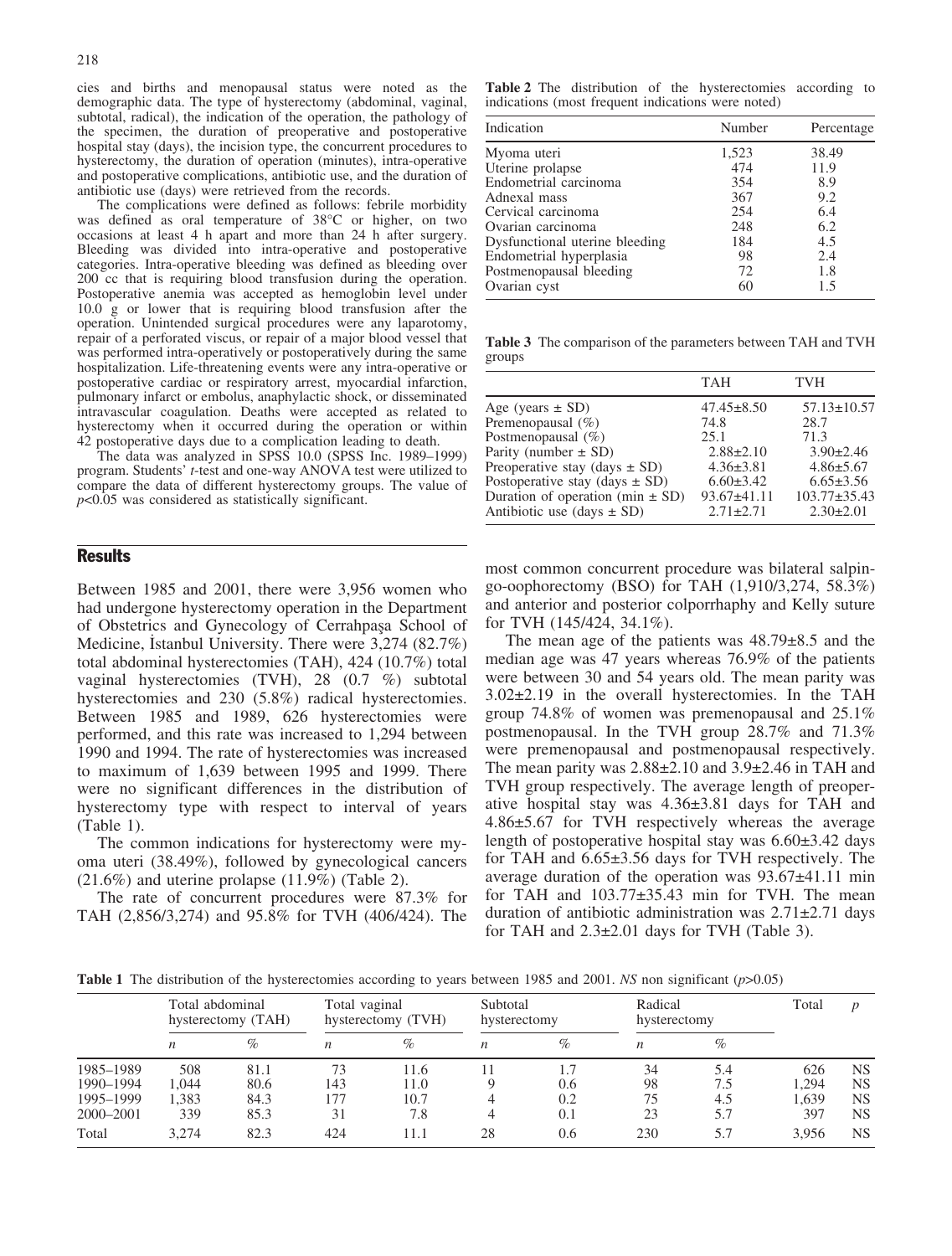| Complications                             | <b>TAH</b>       |          | <b>TVH</b>       |          | Total            |       |
|-------------------------------------------|------------------|----------|------------------|----------|------------------|-------|
|                                           | $\boldsymbol{n}$ | $\%$     | $\boldsymbol{n}$ | $\%$     | $\boldsymbol{n}$ | $\%$  |
| No complication                           | 2,844            | 86.5     | 379              | 89.3     | 3,223            | 87.1  |
| Febrile morbidity (unknown source)        | 295              | 9.0      | 33               | 7.7      | 328              | 8.8   |
| Wound infection                           | 22               | 0.6      | $\Omega$         | $\Omega$ | 22               | 0.5   |
| Urinary infection                         | 16               | 0.5      |                  | 1.6      | 23               | 0.5   |
| Pulmonary infection                       |                  | 0.2      |                  | $\Omega$ | 8                | 0.02  |
| Vaginal cuff infection                    |                  | 0.1      |                  | 0.02     | 6                | 0.01  |
| Intraoperative bleeding                   | 23               | 0.6      |                  | 0.02     | 24               | 0.6   |
| Postoperative anemia                      | 29               | 1.1      |                  | 0.02     | 30               | 0.8   |
| Ureteral trauma (postoperative diagnosis) | 2                | 0.06     | $\Omega$         | $\theta$ | $\overline{c}$   | 0.005 |
| Vesicovaginal fistula                     |                  | 0.06     | $\Omega$         | $\Omega$ |                  | 0.006 |
| Enterocutaneous fistula                   |                  | 0.06     | $\theta$         | 0        |                  | 0.005 |
| Urinary incontinence                      |                  | $\Omega$ |                  | 0.002    |                  | 0.003 |
| Death                                     |                  | 0.1      |                  | 0.002    |                  | 0.01  |
| Total                                     | 3.274            | 100      | 424              | 100      | 3,698            | 100   |

Table 5 The complications of hysterectomy in TAH and TVH groups when the indication was 'myoma uteri'

| Complications                                | <b>TAH</b>       |          | TVH               |        |
|----------------------------------------------|------------------|----------|-------------------|--------|
|                                              | $\boldsymbol{n}$ | %        | $\boldsymbol{n}$  | %      |
| No complication                              | 1,118            | 84.7     | 20                | 80.0   |
| Febrile morbidity (unknown<br>source)        | 156              | 11.8     | 4                 | 16.0   |
| Wound infection                              | 10               | 0.8      | $\mathbf{\Omega}$ | 0      |
| Urinary infection                            | 10               | 0.8      | $\mathbf{0}$      | 0      |
| Pulmonary infection                          | 4                | 0.4      | $\mathbf{0}$      | 0      |
| Vaginal cuff infection                       |                  | 0.1      | $\mathbf{0}$      | 0      |
| Intraoperative bleeding                      | 8                | 0.6      |                   | $4.0*$ |
| Postoperative anemia                         |                  | 0.5      | 0                 | 0      |
| Ureteral trauma (postoperative<br>diagnosis) |                  | 0.1      | $\mathbf{0}$      | 0      |
| Vesicovaginal fistula                        | 2                | 0.2      | $\mathbf{0}$      | 0      |
| Enterocutaneous fistula                      |                  | 0.1      | $\mathbf{\Omega}$ |        |
| Urinary incontinence                         | $\mathbf{0}$     | $\theta$ | $\mathbf{0}$      |        |
| Death                                        | 0                | 0        | $\mathbf{\Omega}$ |        |
| Total                                        | 1,320            | 100      | 25                | 100    |

 $*_{p<0.05}$ 

Table 6 The complications of hysterectomy in TAH and TVH groups when the indication was 'prolapsus uteri'

| Complications                                | TAH               |                   | TVH              |                   |
|----------------------------------------------|-------------------|-------------------|------------------|-------------------|
|                                              | $\boldsymbol{n}$  | $\%$              | $\boldsymbol{n}$ | %                 |
| No complication                              | 65                | 84.4              | 294              | 88.8              |
| Febrile morbidity (unknown<br>source)        | 11                | $14.3*$           | 27               | 8.2               |
| Wound infection                              | $\mathbf{\Omega}$ | $\mathbf{\Omega}$ | $\left( \right)$ | $\mathbf{\Omega}$ |
| Urinary infection                            |                   |                   | 6                | 1.8               |
| Pulmonary infection                          |                   | $\mathbf{\Omega}$ |                  | $\mathbf{0}$      |
| Vaginal cuff infection                       |                   | 0                 |                  | 0.3               |
| Gastrointestinal infection                   |                   | 0                 |                  | 0                 |
| Intraoperative bleeding                      |                   |                   |                  | 0                 |
| Postoperative anemia                         |                   | 1.3               |                  | 0.3               |
| Ureteral trauma (postoperative<br>diagnosis) | $\mathbf{\Omega}$ | 0                 |                  |                   |
| Vesicovaginal fistula                        | $\theta$          | $\mathbf{\Omega}$ | $\left( \right)$ | $\theta$          |
| Enterocutaneous fistula                      |                   |                   |                  |                   |
| Urinary incontinence                         | $\mathbf{0}$      |                   |                  | 0.3               |
| Death                                        |                   |                   |                  |                   |
| Total                                        | 77                | 100               | 331              | 100               |

 $*_{p<0.05}$ 

The pathological examination of the specimen was normal in 170 cases (5.1%) of TAH. This rate was 42.1% (183/435) in TVH group. The specimen was diagnosed to be normal in 3.7% of the cases that underwent TAH with the indication of myoma uteri (57/1,523) and this rate was 10.8% in the dysfunctional uterine bleeding group (20/184).

The 'unjustified' hysterectomy (the indication of the operation that is not confirmed by the pathological diagnosis of the specimen) was determined in 8.9% of the cases. The rate of unjustified TAH for any indication decreased from 13.3% (64/508) between 1985 and 1989, to 3.3% (35/1,044) between 1990 and 1994 and 2.1% (30/ 1,383) between 1995 and 1999. Contrary to TAH, the rate of normal pathological specimen increased from 21% (14/ 64) between 1985 and 1989, to 41.9% (60/143) between 1990 and 1994 and 53.6% (95/177) between 1995 and 1999 ( $p<0.05$ ).

In the TAH group there was no complication in 86.5% of the cases while it was 89.3% in the TVH group. The most common complication was febrile morbidity in the whole group. The incidence of febrile morbidity in TAH group was 9.0% and 7.7% in TVH group. There was no difference in the febrile morbidity rate when we examined the cases according to years (1985–1989: 9.2%, 1995– 1999: 21.1%). In TAH group, the incidence of wound infection was 0.6%, intra-operative bleeding requiring transfusion was 0.6% and postoperative anemia was 0.8% (Table 4).

The commonest indication for TAH was 'myoma uteri' and 'prolapsus uteri' for TVH. When the complication rates were compared for these indications in the TAH and TVH groups, febrile morbidity was found significantly higher in TAH group than TVH group when the indication was 'prolapsus uteri' (14.3% for TAH versus 8.2 for TVH). The same is true for intraoperative bleeding when TVH was performed for the indication of 'myoma uteri' (0.6% for TAH vs. 4.0% for TVH;  $p<0.05$ ); Tables 5, 6).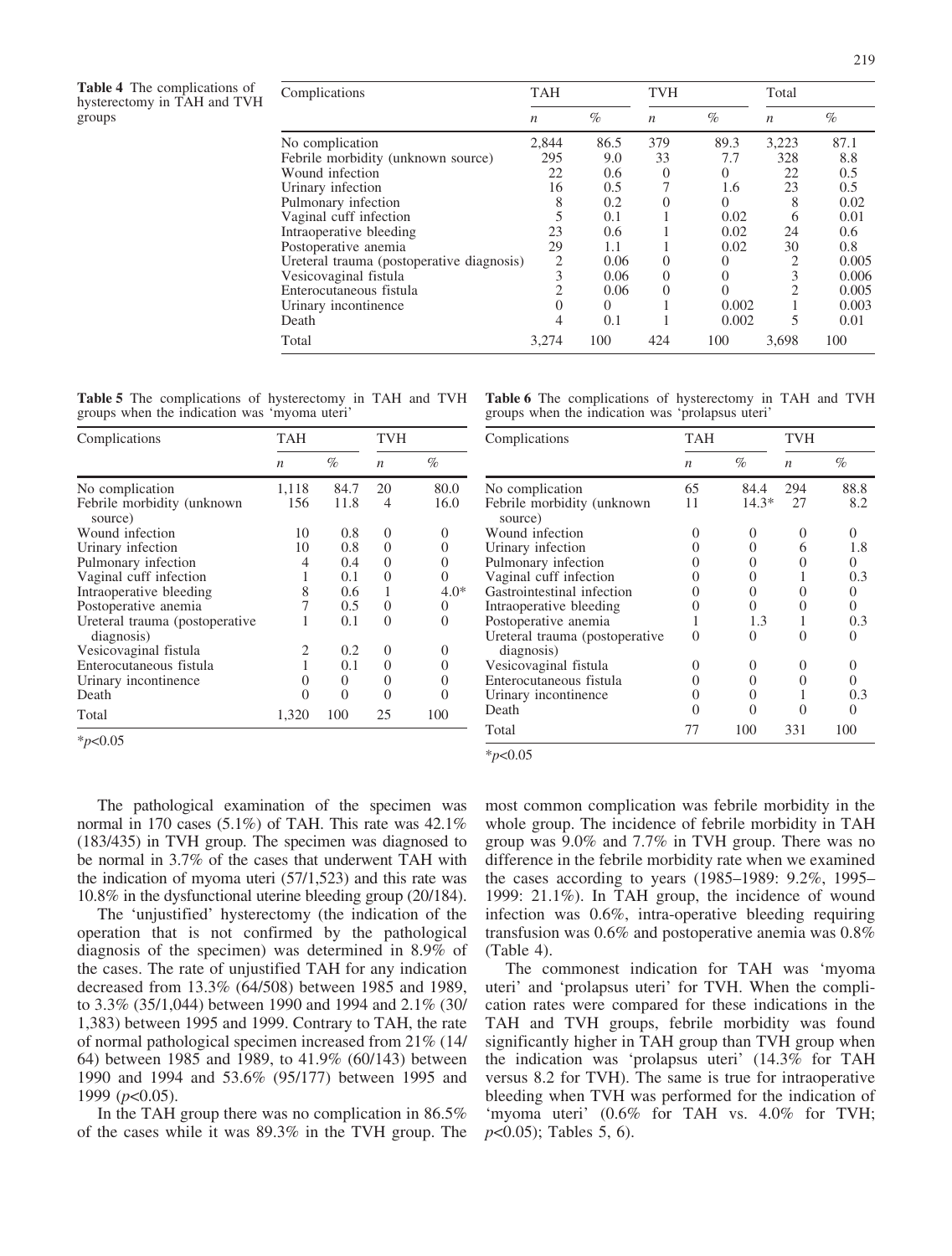In last 17 years, a total of 5 deaths that can be attributed to the hysterectomy operation were observed. The mortality rate was calculated as 0.1% for hysterectomy operation in the study period.

Between 1985 and 2001, a total of 28 subtotal hysterectomies were performed. The average age of the patients was  $43.93 \pm 14.08$ . The average parity was  $2.75\pm2.42$ . The average length of hospital stay was  $4.17\pm3.72$  days preoperatively,  $8.96\pm4.38$  days postoperatively. The average duration of operation was 94.44€31.66 min and duration of antibiotic administration was  $3.26 \pm 2.75$  days.

## **Discussion**

According to The Centers for Disease Control statistics data (1988–1990), 1.7 million hysterectomies are performed per year in the United States. Women aged 30 to 54 is the most frequently hysterectomy performed group (100.5/10,000). The hysterectomies for this age group contribute 74% of all hysterectomies [22]. The same distribution was observed in our data also: 76.9% of the patients were between 30–54 years, 1% was younger than 30 years and 22.1% was older than 55 years.

In the United States, the number of hysterectomies performed each year, increased gradually from 306,000 in 1970 to 407,000 in 1980, 549,323 in 1990 and 598,929 in 1997 [18]. The hysterectomy ratio is slightly decreased from 7.1/1,000 to 6.6/1,000 from 1980 to 1987 and this ratio is decreased to 5.5/1,000 in 1993 after new alternative treatments and surgical procedures were identified such as laparoscopically assisted vaginal hysterectomy (LAVH) etc. Likewise, the rate of hysterectomy and the modes of operation did not change throughout the study period in our clinic.

Before LAVH, 75% of hysterectomies were total abdominal hysterectomies and the rest were total vaginal hysterectomies [7]. Total abdominal hysterectomy (TAH) ratio decreased to 39% while total vaginal hysterectomy (TVH) remained the same (29%) after the introduction of LAVH [18]. In 1990, 73% of all hysterectomies were reported as TAH and it dropped to 63% in 1997 whereas the rate of LAVH, which was 0.3% in 1990, increased to 9.9% in 1997 [18]. The rates of TVH did not change significantly (24% to 23%). Historically and today, TVH has been performed less in USA than European countries [10]. In Finland, Makinen et al. reviewed 10,110 hysterectomies that were performed in 1996 and revealed that 17.8% of the hysterectomies were TVH [30]. Cosson et al. reported that 77.9% of the hysterectomies for benign conditions were TVH in their series consisting 1,604 cases in 7 years [9]. The selection of the mode of the hysterectomy seems to be modified by the experience and the familiarity of the surgeon to the procedure rather than the indication. Since LAVH is not performed in our clinic, we did not observe the change in the rate of different modes of hysterectomy.

The debate on LAVH is still continuing in the current literature. According to Richardson et al., "It is a waste of time" whereas randomized studies from Maranaa et al. and Falcone et al. reported its useful benefits and emphasized on the shorter stay in hospital [17, 31, 40]. LAVH has fewer complication rates (hereby note the higher incidence of bladder injury) and long operation time but fast recovery compared to TAH [13, 32]. Supracervical hysterectomy (subtotal hysterectomy) is an alternative to the total abdominal hysterectomy and may be an alternative to LAVH, when the operation is performed via minilaparotomy [43]. It was the most common hysterectomy procedure at 60s and 70s. Supracervical hysterectomy has not done anymore because of the fear of complications that could be arise for the cervix that left in its place, especially the carcinoma of the cervical stump [2, 45]. Today, supracervical hysterectomy has been gaining its popularity with the wider use of cervical smears and application of newer techniques that enables the removal of the transformation zone [24] and also provides easy performance during minilaparotomy, fast recovery; shorter operation time and shorter hospital stay [43]. According to the recent literature, the rate of subtotal hysterectomy has increased from 3,664 (1994) to 11,815 (1997) in USA, which supports the new idea proposed by Jones et al. [2, 23]. At last but not least there are alternative procedures such as endometrial ablation (dysfunctional uterine bleeding) and uterine artery embolization (fibroids) [15, 39, 49]. Seventy-five percent of women may avoid hysterectomy by the use of these techniques [1].

According to National Health Center statistical data (1985), the most common indication for hysterectomy was myoma uteri (26.8%) and this was followed by uterine prolapse (20.8%), endometriosis (14.7%), cancer (10.7%), hyperplasia (6.2%) and others (abnormal vaginal bleeding, menstruation irregularity, parametrial and peritoneal infections, disease of cervix, ovary, tube and postpartum incidents, and other neoplasias (20.7%) [37]. The mean and median ages for hysterectomy were slightly higher in our clinic (48.79 and 47 years respectively). The most frequent indication was leiomyoma (38.49%) and uterine prolapse (11.9%) in our series.

In 1946, Miller reported that there were 33.1% misdiagnoses for performing hysterectomy operations and 31% of hysterectomy specimens showed no abnormality after pathological examinations [33]. Ojeda found that the rate of normal specimen was 9% and 15% in TAH and TVH groups, respectively [36]. Foster reported that 16.9% of 485 uteri removed were considered normal anatomically [20]. According to Atkinson and Chappell's study, 81% of the uteri were normal for the vaginal hysterectomies that were done for sterilization purposes and Hibbard reported this ratio as 94% [4, 21]. In our series, the pathological examination of the specimen was normal in 170 cases (5.1%) of TAH cases. This rate was 42.1% in TVH group as expected since it was mainly performed for uterine prolapse in the postmenopausal period.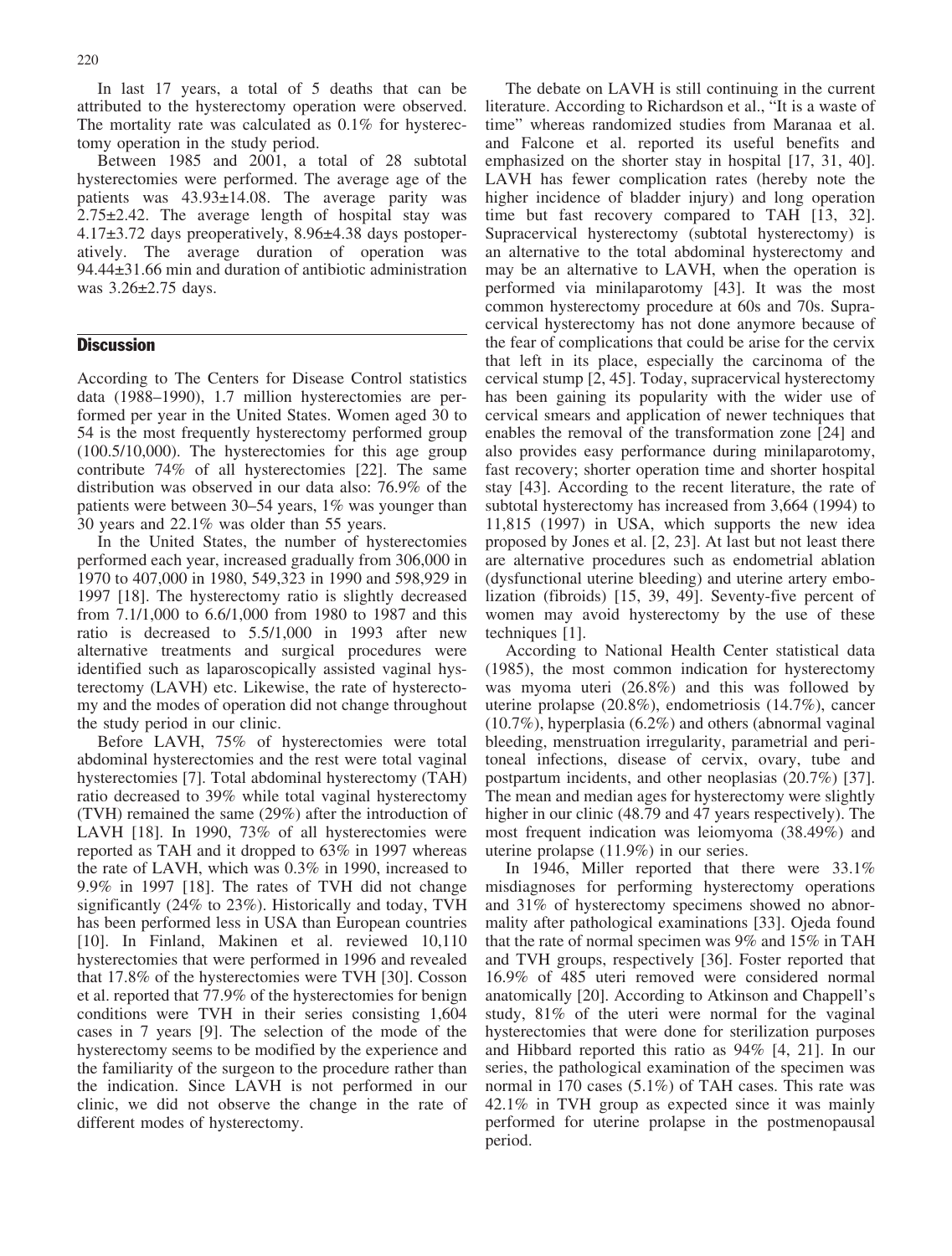This controversy still exists as noted in the study of Broder et al., which indicated the inappropriate misuse or overuse of hysterectomy in the current practice [6]. Doyle reported 39% of hysterectomies were unnecessary [14]. Trussel et al. reported that more than 30% of hysterectomies were unnecessary in 1962 [47]. Fine and Morehead reported that 43% of hysterectomies were unjustified [19]. After postoperative pathological examination of hysterectomy specimen, 80% of the preoperative diagnoses were confirmed [19]. In the systematic review of the literature, Meikle et al., stated that 36% of the hysterectomy specimens had no pathological diagnosis. The authors concluded that this finding could be reflecting the doctor or patient driven, otherwise probably "unjustified" indications [32]. The pathological confirmation rate decreased to 48% among the hysterectomies that were done for menstruation irregularities, pelvic pain and pelvic relaxation [5]. According to our data, the specimen was diagnosed to be normal in 3.7% of the cases that underwent TAH with the indication of myoma uteri (57/1,523) and 10.1% of cases of dysfunctional uterine bleeding. Fifteen percent of radical hysterectomies did not appear to have cancer [44]. Contrary to the literature, in our series, some kind of irregularity was noted in all of the specimens of the hysterectomies that were performed for the indication of pelvic pain. The decrease in the rate of unnecessary TAH operation and the increase in the normal specimen in TVH operation can be attributed to the increase in the use of ultrasound in the diagnosis of pelvic problems and the progress in the ultrasound technology and the expertise gained throughout the years as well. After all, unnecessary hysterectomies fail to get the preferred results and cause the development of pain, depression, and dyspareunia in 6.6% of the patients [25]. Posthysterectomy minor symptoms that were recently reported by DeCherney et al., should be considered in the debate of unnecessary hysterectomies (fatigue 74%, pain 63%, difficulties in concentration 42% and depression 37%) [11].

The overall complication rate of TAH was reported as 42.8% whereas it was 24.5% for TVH in the CREST study in 1982 [50]. Using the similar criteria, these rates were reported as 44.0% and 27.3% for TAH and TVH, respectively in 2001 [48]. Relatively lower complication rates were reported from Europe: 23.3% for TVH and 17.1 for TAH [30], 3% for TVH and 10.8% for TAH [8] and 34% for TAH and 24% for TVH [9]. The methodology to assess the complication rates between the different types of hysterectomy is still misused [34]. In our series, we determined lower complication rates (13.5% for TAH and 10.7%) for TVH. This difference is probably because of the different criteria to assess the complication rates. The most common complication was febrile morbidity in all of these studies including our series. The rate of febrile morbidity did not change during the study period despite the wider use of the prophylactic antibiotics. The rate of the other complications, especially the unintended injuries to the adjacent organs were below 1%. In our study, we observed 5 deaths (4 following TAH and 1 following TVH) in 17-year period, this equals to 13.5 deaths per 10,000 hysterectomy procedures. This rate is similar to the data of the literature [3, 27, 28, 35, 51]. One interesting finding of our study is the unexpectedly higher rate of febrile morbidity in TAH group when the indication was 'prolapsus uteri' and the same is true for the higher rate of intraoperative bleeding when TVH was performed for 'myoma uteri'. The overall complication rate (including the deaths attributable to hysterectomy) enables hysterectomy to be noted as a 'safe' surgical procedure—but this complication rates can be agreed to be reasonable only when the operation is performed for the "justified" indications using the appropriate route for the indication.

#### References

- 1. Aberdeen Endometrial Ablation Trials Group (1999) A randomized trial of endometrial ablation vs hysterectomy for the treatment of dysfunctional uterine bleeding. Br J Obstet Gynecol 106:360–366
- 2. Aksu MF(2000) The return of subtotal hysterectomy. Am J Obstet Gynecol 182:1648–1649
- 3. Amirika H, Evans TN (1979) Ten year review of hysterectomies. Trends, indications, and risks. Am J Obstet Gynecol 134:431
- 4. Atkinson SM, Chappell SM (1972) Vaginal hysterectomy for sterilization. Obstet Gynecol 39:759–766
- 5. Bachmann GA (1990) Hysterectomy: a critical review. J Reprod Med 839
- 6. Broder MS, Kanouse DE, Mittman BS, Bernstein SJ (2000) The appropriateness of recommendation for hysterectomy. Obstet Gynecol 95:199–205
- 7. Carter JE (1997) Alternatives to total abdominal hysterectomy. J Soc Laparosc Surg 1:259
- 8. Chapron C, Laforest L, Ansquer Y, Fernandez B, Breast G, Dubisson JB (1999) Hysterectomy techniques used for benign pathologies: results of a multicenter study. Hum Reprod 14:2464–2470
- 9. Cosson M, Lambaudie E, Boukerrou M, Querleu D, Crepin G (2001) Vaginal, laparoscopic, or abdominal hysterectomies for benign disorders: immediate and early postoperative complications. Eur J Obstet Gynecol 98:231–236
- 10. Davies A, Hart R, Magos A, Hadad E, Morris R (2002) Hysterectomy: surgical route and complications. Eur J Obstet Gynecol 104:148–151
- 11. DeCherney AH, Bachmann G, Isaacson K, Stanley G (2002) Postoperative fatigue negatively impacts the daily lives of patients recovering from hysterectomy. Obstet Gynecol 99:51– 57
- 12. Dicker RC, Greenspan JR, Strauss LT, Cowart MR, Scaaly MJ, Peterson HB (1982) Complication of abdominal and vaginal hysterectomy among women of reproductive age in the United States. The Collaborative Review of Sterilization. Am J Obstet Gynecol 144:841–848
- 13. Dorsey JH, Holtz PM, Griffiths RJ, McBrath MM, Steinberg EP (1996) Costs and charges associated with three alternative techniques of hysterectomy. N Engl Med J 335:476–482
- 14. Doyle JC (1953) Unnecessary hysterectomies: a study of 6248 operations in 35 hospitals during 1948. JAMA 151:360
- 15. Dubuisson JB, Chapron C, Fauconnier A (1997) Laparoscopic myomectomy and myolysis. Curr Opin Obstet Gynecol 9:233
- 16. Easterday CL, Grimes DA (1983) Hysterectomy in the United States. Obstet Gynecol 62:203–212
- 17. Falcone T, Paraiso MF, Mascha E (1999) Prospective randomized clinical trial of LAVH vs TAH. Am J Obstet Gynecol 181:567–575